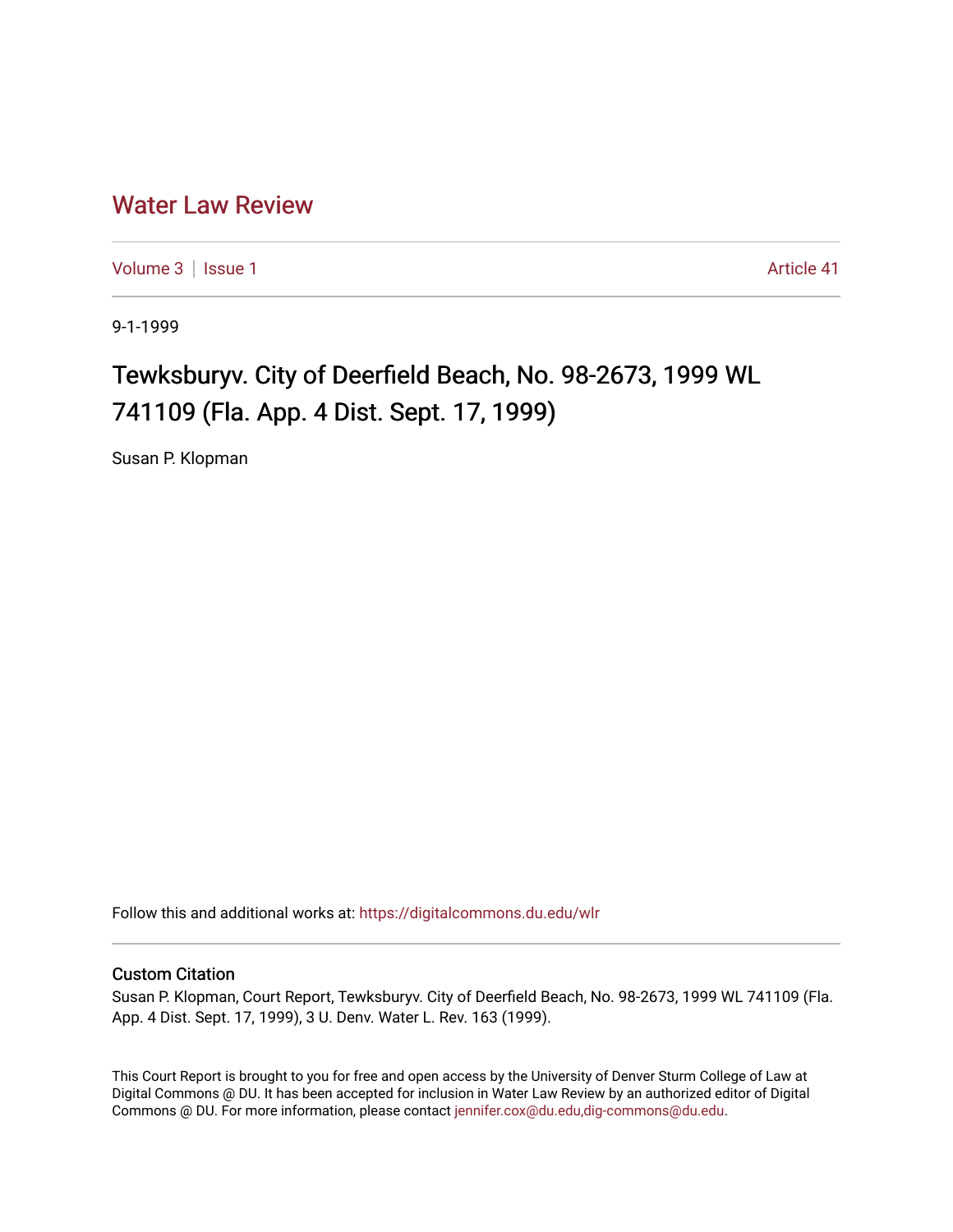summary judgment.

The issue the Supreme Court of Florida faced on appeal was whether the City's dredging of submerged bottomlands in the vicinity of the marina's piers had permanently improved the land under the language of the repealed Act thus vesting title to the dredged submerged lands in the City. The court held that the legislature in enacting the Act did not intend for dredging of submerged bottomlands to constitute a permanent improvement subject to divestiture of tide in state submerged lands.

The court construed the Act in favor of the sovereign state and examined the Act's plain language. The court noted specific language in the statute regarding an owner's exclusive right only over parcels of submerged land on which wharves were built or the land filled in by construction of warehouses, dwellings or other buildings. It found this specific language to limit later language in the statute dealing with land actually bulk-headed, filled in, or permanently improved. Thus, permanent improvement occurred by building significant structures like wharves, warehouses, dwelling, buildings, and other permanent structures.

In reaching its conclusion, the court disapproved of the suggestion made in the two cases the City presented arguing that dredging of bottomlands constituted a permanent improvement. The court applied the strictly construed language of the Act to the City's facts and found that dredging did not permanently improve the land. The court affirmed the decision of the appellate court and held that title to the submerged lands remained with the Board.

*Karen McTavish*

**Tewksbury v. City of Deerfield Beach, No. 98-2673, 1999 WL 741109 (Fla. App. 4 Dist. Sept. 17, 1999) (holding that an outdoor dining** dock stretching over privately owned submerged lands is not a proper exercise of dock owner's littoral rights).

Seeking compensation for the use of private land, the owners of submerged lands ("Kesters") sued the Cove Restaurant and Marina ("Restaurant") which had built an outdoor dining area on a dock. The dock supporting the Restaurant was located above the Kesters' submerged land. Because the sovereign usually owns submerged lands, this case was unique. In this case, the sovereign's only interest in the submerged lands was an easement the Kesters previously granted to the United States government to widen the Intracoastal Waterway. The Restaurant sought a declaration that the use of this dock was within their littoral rights. The district court of appeal held that the Kesters owned a fee simple interest in the submerged lands, and that the only issue on remand should be the scope of the Restaurant's littoral rights.